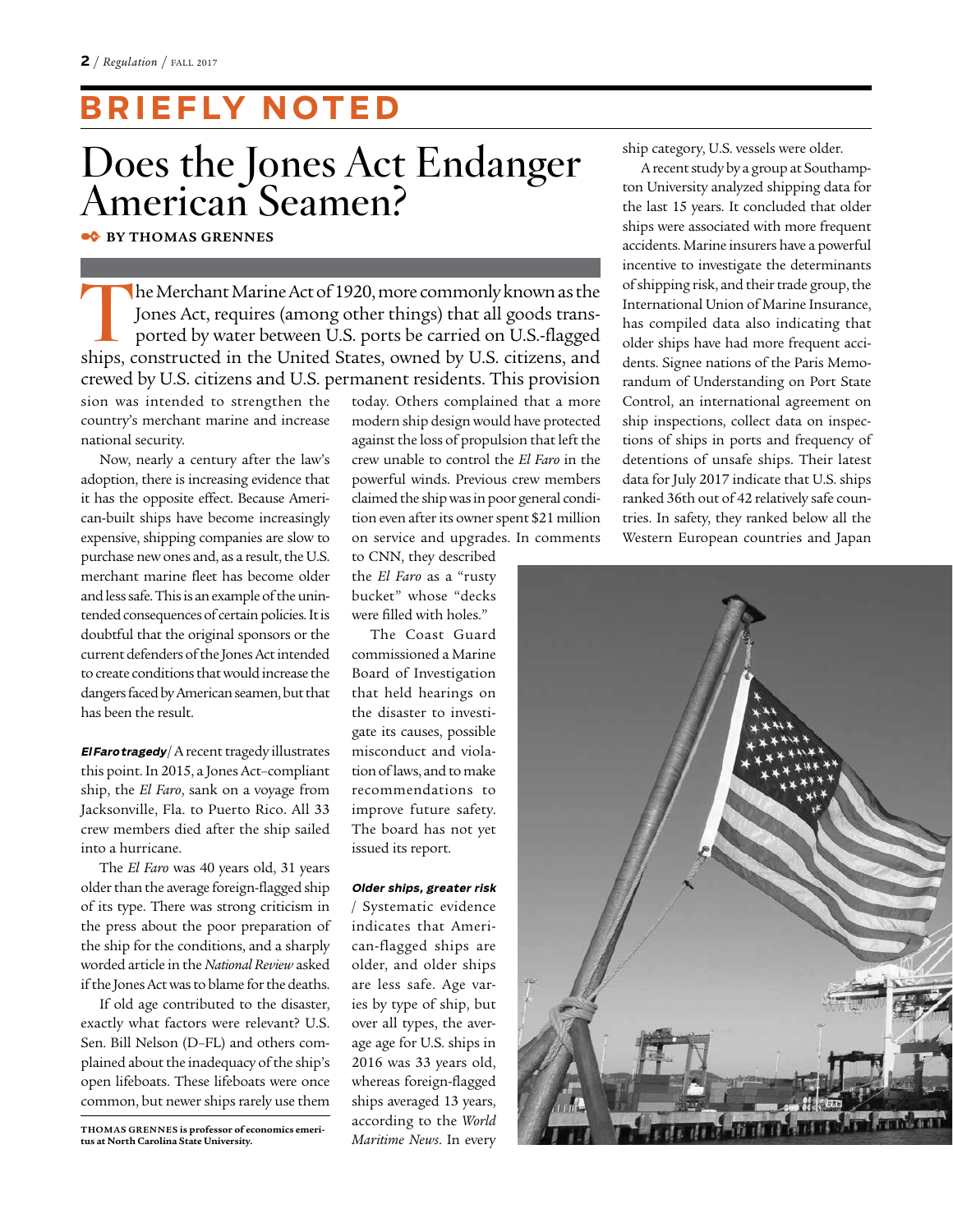and China. They also ranked below two of the leading "flags of convenience" countries, the Marshall Islands and Liberia.

**Comparative advantage** / How does the Jones Act affect the safety of Americanflagged ships? Answering that question requires an understanding of the economics of shipbuilding.

American shipbuilders once had a comparative advantage over other nations in producing ships because of the U.S. abundance of forest products. As a result, American shipbuilders had lower costs for wooden ships that were powered by sails and the wind. But American-built ships today cost approximately five times as much as comparable ships on the international market. Over 90% of commercial ocean-going ships are now produced in South Korea, Japan, and China. The United



States is a small, high-cost producer with only three shipyards producing commercial, ocean-going ships.

Because new Jones Act–compliant ships are so expensive, domestic shipping companies delay replacing them. Consequently, the American-flagged fleet is older than the foreign-flagged fleet.

Because compliant ships are so expensive, domestic shipping companies delay replacing them, making the American fleet much older than the foreign fleet.

The lack of competitiveness of American shipyards is evident from the choices made by American companies that ship their products internationally. American export-

ers and importers are not constrained by the Jones Act, and they choose foreign-flagged ships nearly all of the time to make those shipments.

Subjecting American seamen to greater danger is an unintended consequence of U.S. shipping policy. There are other examples of government policies that have had the unintended effect of making transportation more dangerous. For instance, consider the "fracking" revolution in natural gas and oil extraction, which has resulted in oil being produced in locations not served by older pipelines. Strong opposition to building and extending pipelines has led to more oil being carried by railroads and, as a result, there have been widely reported deaths and substantial damage

as a result of rail accidents. The opponents of pipelines probably have not intended to increase the volume of oil carried by railroads, but that is the result.

Jones Act's durability / Nearly all systematic studies have concluded that the Jones Act has imposed net costs on the American

> economy. Its contributions to national security have also been called into question. (See "America's Welfare Queen Fleet: The Need for Maritime Policy Reform," Summer 1991.) Couple that with the greater danger for Ameri-

can crews, and we're left to wonder how the law has survived for nearly 100 years.

The act has the political advantage of having concentrated benefits but diffuse costs. The beneficiaries are a small number of shipbuilders, operators, and their labor unions. Those groups have formed an effective lobby in favor of continuing the act.

Conversely, many of the law's costs are spread rather evenly among millions of users of transported products. Most consumers are not aware of the Jones Act, and the cost per person is small relative to most items in their budgets. One estimate places the total consumer cost of the Jones Act at \$1.8 billion per year. Spread that cost evenly among 325 million Americans, and the cost per person would be about \$5.50 per year. That is little more than the cost of a couple of gallons of gas and less than one six-pack of good beer. Hence, individuals have little incentive to spend their time and money lobbying against the Jones Act.

The law also continues to receive strong support from presidents and members of Congress in both parties. It has developed one of the most effective lobbies in Washington. U.S. Sen. John McCain (R–Ariz.), one of the few prominent opponents of the act, stated in 2012 that repeal legislation would not get 20 votes in the Senate. Earlier attempts to reform the Jones Act, including the efforts of a former commissioner of the Federal Maritime Commission, were not successful.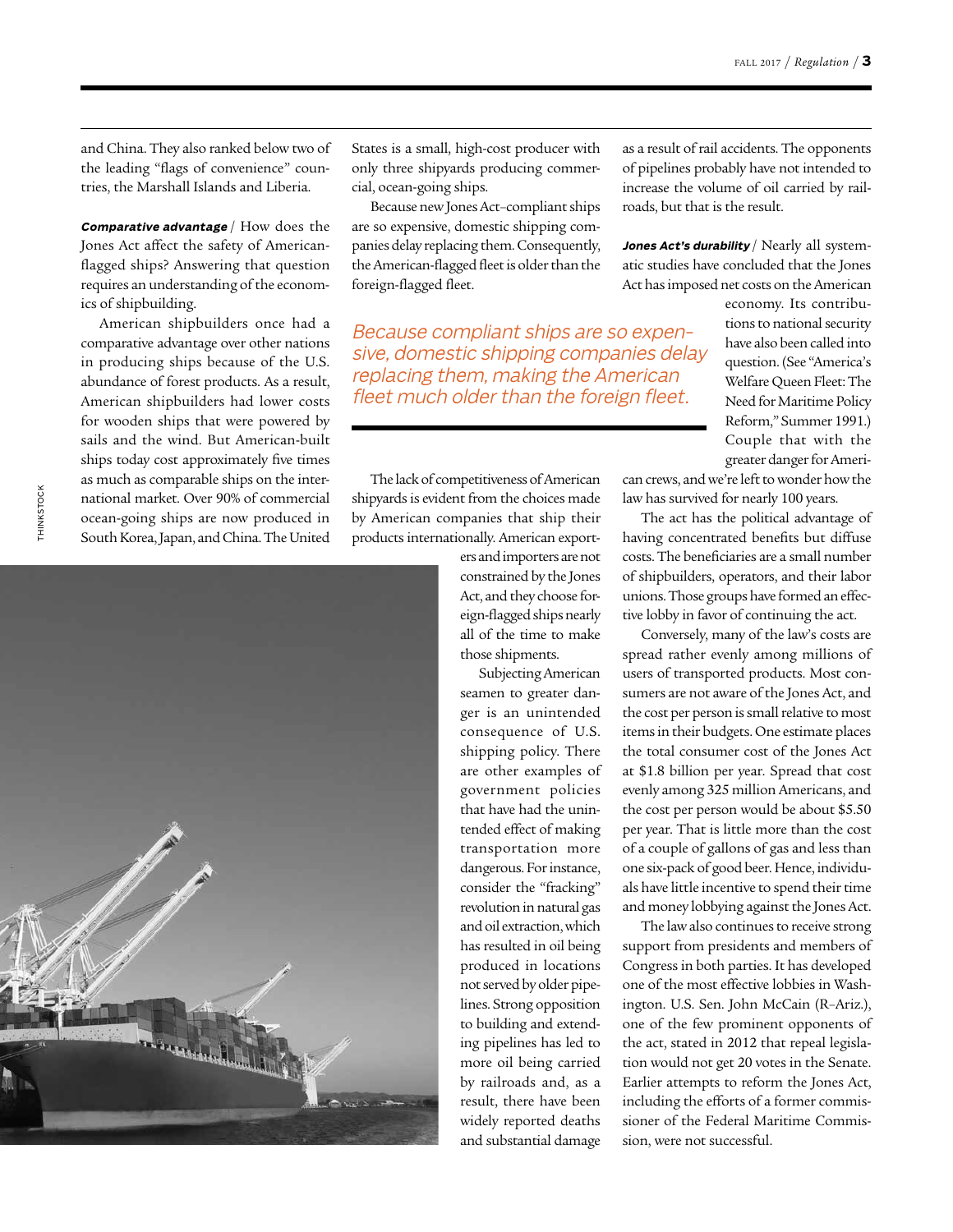However, the safety issue could weaken the support of some members of Congress for the act. Surely no Jones Act supporters intend to increase the risk faced by American seamen when they do their jobs. The huge cost differences in ships are indisputable, and the high cost of American-built ships has resulted in an older and less safe American-flagged fleet. Less safety is an unintended consequence of the Jones Act.

Union leaders are strong supporters of the Jones Act. Do they represent their members well if the Jones Act results in less safe working conditions? Or are union leaders subject to the same agency problem faced by heads of corporations? Many shareholders have complained that CEOs have represented their own personal interests rather than the best interests of shareholders. Are union leaders ignoring the additional risks faced by officers and crews of older and less safe Jones Act ships?

**Reform** / The Jones Act's perverse incentives that make American ships older and more dangerous could be eliminated by simply repealing it. Unfortunately, the political realities noted above make it unlikely full repeal will happen anytime soon. However, a more modest reform would reduce the incentive to use older ships on some of the most dangerous routes.

Ocean-going ships traveling to and from the non-contiguous regions (Hawaii, Alaska, and Puerto Rico) could be exempted from the Jones Act mandate to use the more expensive American-built ships. This exemption would allow carriers to buy the much cheaper and more modern foreignbuilt ships and replace them more frequently. This exemption has been formally proposed by the Hawaiian Shippers' Council. Other features of the Jones Act, such as requiring American crews, ownership, and registration, could remain in force.

Support for this modest reform could be increased by offering to compensate some shipbuilders for possible loss of jobs. Buyouts of special-interest groups that gained from historical protectionist policies are controversial, but they have been used successfully to end some old and inefficient

programs, such as the U.S. tobacco and peanut support programs that dated back to the 1930s. Even with the cost of the buyout, those initiatives have benefited the general public by removing a gross inefficiency.

**Conclusion** / Requiring Americans to use American-built ships on domestic routes increases shipping costs in the short-run and reduces innovation and slows growth in the long-run. In addition, the Jones Act makes the American-flagged fleet older and less safe than it would otherwise be. Instead of producing a stronger merchant marine, the Jones Act has contributed to

a smaller and older domestic shipping industry with more dangerous conditions for American seamen. *R*

#### *READINGS*

■ "An Economic Analysis of the Jones Act," by Thomas Grennes. Mercatus Center Research Paper, April 2017.

■ "Bad Regulations Can Kill: *El Faro*'s Sinking Is a Tragic Example," by Eftychis John Gregos-Mourginakis and Joshua Jacobs. *National Review*, October 12, 2015.

■ "Protectionist Shipping Law Hinders Gulf Cleanup," by Dan Griswold. *Cato-at-Liberty* (Cato Institute blog), June 23, 2010.

■ "US-Built Fleet Much Older than Global Fleet Due to Jones Act," published *World Maritime News*, March 22, 2016.

# **Deregulation through No Regulation?**

### **• BY SAM BATKINS AND IKE BRANNON**

In the first few months of Donald Trump's administration, Congress has passed and the president has signed a record 14 Congressional Review Act (CRA) resolutions of disapproval, withdrawing rules implemented by Barack Obam n the first few months of Donald Trump's administration, Congress has passed and the president has signed a record 14 Congressional Review Act (CRA) resolutions of disapproval, withdrawing months in office. These CRA actions will save a total of \$1.1 billion

in annual compliance costs. In addition, Trump issued an executive order calling for the repeal or amendment of two existing rules for each new rule an agency implements.

Some advocates of limited government have complained that, so far, the administration's regulatory accomplishments have largely been limited to those CRA votes. They hope Congress will undertake expansive deregulation of financial services, health care, and energy in the coming months.

But one feature of Trump's regulatory policy is being overlooked: the decline in the issuance of new rules. There has been a massive slowdown in regulatory output, which Trump's supporters should take as proof that his administration is serious about regulatory reform.

We examined the data and found ample evidence to support the perspective that rulemaking has slowed dramatically since Inauguration Day. Through its first five months, the Trump administration has imposed just 1.9% of the average number of rulemakings for that same length of time since 1994.

**Methodology** / To carry out our analysis, we compiled data from the Office of Information and Regulatory Affairs (OIRA) from 1994 to present. We used 1994 as our start year because it was the first full year after President Bill Clinton issued Executive Order 12,866, which mandated that all major regulations—that is, those that have a compliance cost of \$100 million or more—undergo cost-benefit analysis. The order dramatically narrowed and focused the scope of OIRA's scrutiny. In 1992 OIRA

**SAM BATKINS is director of strategy and research at Mastercard. IKE BRANNON is a Cato Institute visiting fellow and president of Capital Policy Analytics. The views expressed in this article are their own.**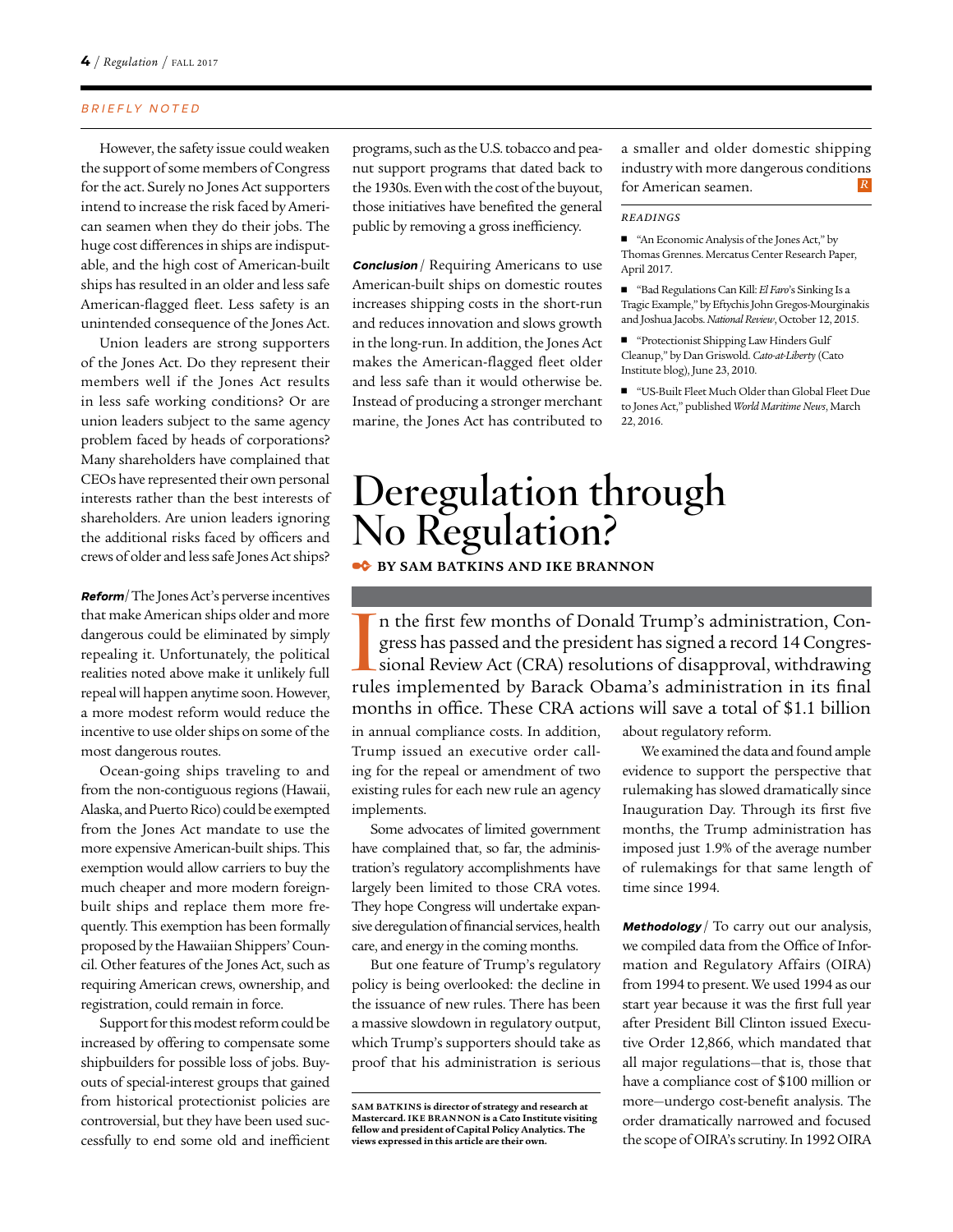reviewed 2,285 rulemakings, but by 1994 the number of reviews declined to 831.

We also obtained data on the total rulemakings as well as the number of economically significant rulemakings OIRA reviewed, and the number of rules that OIRA rejected in some ways or the issuing agency retracted because of objections from other agencies. This information allowed us to calculate the percentage of economically significant rules reviewed, the percentage of rules withdrawn, the number of approved rules, and the number of approved economically significant rules.

Finally, with data from the American Action Forum (publically available at www. regrodeo.com), we calculated the final regulatory costs for executive branch agencies (excluding independent agencies like the Securities and Exchange Commission or the Federal Communications Commission, which are exempt from EO 12,866) from 2005 to present, years in which data were available. With this information, we could observe a few broad trends in OIRA activity for the past 23 years as well as regulatory cost data for the past 12.

**Historic slowdown** / So far, the Trump administration's regulatory output is historically low, we find. The average number of OIRA-reviewed rulemakings over a five-month period during the 23 years we examined was 235, but there have been just 53 reviews in 2017, which is just 22% of the historical average.

When it comes to withdrawn rulemakings, previous administrations averaged about 19 over their first five months, but the Trump administration withdrew 27. The withdrawn measures were typically legacy rules of the previous administration, and withdrawing rules is common during presidential transitions regardless of party. For example, during the period studied, there were 130 withdrawn rulemakings in 2001, the first year of the George W. Bush administration, and 37 such withdrawals in 2009, the first year of the Obama administration.

The Trump administration has focused more of its attention on economically sig-

nificant measures. Some 34% of OIRA's work under this administration has involved economically significant rulemakings, as compared to the Clinton and Bush administrations, where economically significant rules comprised less than half that proportion. However, at this early stage of the Trump administration, we are not yet ready to pronounce this a definite change of emphasis; given its two-in/oneout edict, the administration may simply be focusing on larger rules.

 During the Obama administration, the proportion of rules that were economically significant rose to nearly 23%, and

On average, cabinet-level agencies finalized rules costing \$30.1 billion for the first five months of the year. The Trump total was just \$593 million.

climbed to a record 30% in its last year. That administration published 118 major rules in 2016, 18% more than in any other year, but the total number of rulemakings was not that much higher than in Obama's previous years of governing.

During presidential transitions, the number of withdrawn rulemakings can cloud the OIRA review data because so many rules are withdrawn when a new president enters. But the datum that is most important to business—and, we argue, economic growth—is the number of new rules approved. The Trump administration has been positively stingy by this measure, approving just 26 measures during the period we examined, or 12% of the average for that length of time. By contrast, the historical average is 216 measures.

The Trump administration has approved 12 economically significant measures, 32% of the historical average. Even that small number overstates things; three of the 12 were formal delays of previous rules, and one reduced health care compliance costs. Removing those four leaves just eight significant new regulations approved, or 22% of the historical average.

Although counting up the sheer number of rules reviewed is instructive, it does not fully capture the extent of the burden of rulemaking because it fails to capture the magnitude of each rule. For instance, the Clean Power Plan imposed carbon emissions standards on power plants and was far more economically significant than the routine migratory bird hunting regulations that are approved annually.

Using data from the American Action Forum on regulatory cost estimates, we can determine the regulatory burden each year from 2005 to present. On average, the cabinet-level agencies together finalized rules

> totaling \$30.1 billion in net present value costs in the first five months of each year from 2005 through 2017. The high was in 2010, when the Obama administration published rules with \$97 billion in costs between

January and June.

The Trump administration figure for that period is just \$593 million, or 1.9% of the historical average, and \$312 million of that figure represents routine airworthiness directives from the Federal Aviation Administration. In addition, a legacy rule from the Obama administration's Department of Labor that was finally published on January 23rd imposed \$345 million in costs—a cost that goes under the Trump administration, but the rule is hardly a Trump product. Excluding those rules means the current administration has actually *cut* total regulatory costs by \$64 million, and that figure doesn't include the cost savings from the CRA votes.

**Can Trump keep it up?** / While publishing few new regulations may be considered a good start for those who believe the regulatory state has grown beyond its usefulness, it is simultaneously not enough and also unsustainable. Just saying "no" to regulations for four or eight years—good and bad alike—will be politically difficult to maintain, even with a Republican Congress. Also, some believe that stopping new rules is only a first step to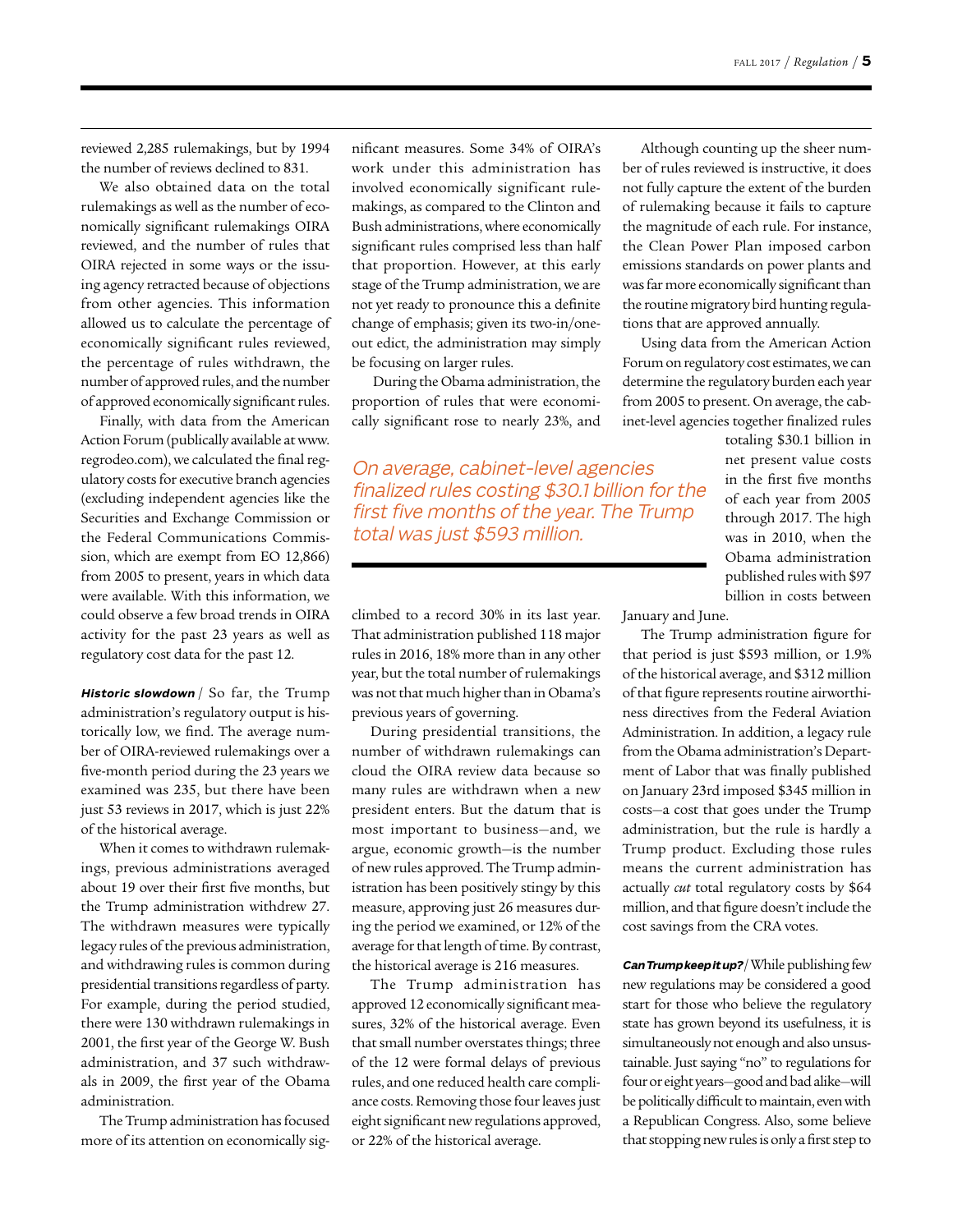repealing costly, ineffective rules already in place. The Trump administration has made only tentative steps in that direction thus far, no doubt in part because of a lack of personnel in place.

The Trump administration will need help from Congress if it wants to repeal portions of the Affordable Care Act, the Dodd–Frank financial legislation, and many of the Obama administration's energy rules. The public got its first glimpse of the broader Trump regulatory agenda when it published its Unified Agenda of Regulatory and Deregulatory Actions. Unlike previous agendas, this one focused more on deregulation.

It is easy to stop issuing new regulations, at least for a short period of time. But pulling back existing rules requires legislative and administrative proficiency that has yet to be demonstrated. Based on public information, not every agency has complied with EO 13,777, issued by Trump in February, which establishes regulatory reform officers and task forces within each agency. The administration cannot deregulate if it does not have political appointees in place to identify regulations for repeal.

What's more, the courts will likely stand in the way, or at least delay, many of the controversial deregulatory moves of the Trump administration. While many small-government supporters may agitate for the repeal of the Clean Power Plan or the Department of Labor's Fiduciary Rule, the reality is that the federal courts will likely determine their fate. Occasionally, courts have stood in the way of onerous new rules, but there is little doubt unions and environmental groups will spend most of the next three years in court litigating every aspect of deregulation. If President Trump's regulatory vision is to succeed, he will have to rely on deference from the judicial branch, otherwise the onpaper savings of regulation will dissipate with each new court opinion.

Another point that we have made previously in these pages is that rules that have already been implemented for some time, and that affected firms have already spent money and resources in order to ensure compliance, may not save anyone all that

much money if they were to be repealed. Compliance costs typically increase fixed costs more than marginal, ongoing costs.

For instance, many coal-fired plants have already been shuttered in recent years, both in anticipation of more stringent emissions regulations and also because the sustained low price of natural gas has made much coal-fueled generation uneconomical. Repealing the rule will not reduce compliance costs for coal plants that have already spent money to adhere to the new regulations, and many of the shuttered plants have been dismantled. Those that are still in existence may remain cost-ineffective even with the rule repealed.

A successful deregulatory agenda will need to focus on the repeal of regulations that truly hold the promise of generating substantial cost savings compared to the loss of whatever regulatory gains are sacrificed.

**Nothing is not enough** / If libertarians were told in 2016 that the following year's regulatory output would be a tiny fraction of the historical average, they probably would have cheered. However, those who agitate for less regulation ultimately want to achieve more freedom, greater labor force participation, and fewer barriers to market entry, each of which should help boost economic growth. To truly boost economic freedom, it will take more than a regulatory slowdown and a few CRA resolutions of disapproval.

This has happened before. The deregulation of the late 1970s and early 1980s helped to transform the economy and was accomplished on a bipartisan basis. What's more, it was congressional legislation that spurred the deregulatory agenda, with the encouragement and assistance of Jimmy Carter's administration.

Whether the same sort of success can be accomplished through executive action alone is a question for the courts. But it is unclear whether Congress has the votes or the White House has the consensusbuilding talents for the kind of durable, bipartisan efforts that could replicate the successes achieved by Presidents Carter and Ronald Reagan.

## **Which Agency Improves Rulemakings the Most?**

✒ **BY SAM BATKINS**

In a previous article ("Changing Rule Estimates" Spring 2014), Ike Brannon and I noted that the estimated aggregate burden of rules issued by some agencies tend to increase drastically from the rule's proposed version to i n a previous article ("Changing Rule Estimates" Spring 2014), Ike Brannon and I noted that the estimated aggregate burden of rules issued by some agencies tend to increase drastically from the rule's in the environmental realm, the estimated burdens tend to shrink from

proposed rule to final regulation.

I examined 73 major regulations (rules with a compliance cost of \$100 million or more) issued during the last six years that monetized both costs and benefits in the proposed and final versions. These data revealed which agencies saw their benefit-cost ratios change over the course

of the rulemaking, as well as the aggregate change in net benefits during the life of the rulemaking.

Of the 73 rulemakings examined, 34 (46%) improved their benefit-cost ratio from the proposed to final versions. The net estimated benefits increased by \$22.5 billion, or \$308 million per rule.

A handful of rulemakings drove those results. The Environmental Protection Agency's Mercury Air Toxics Standard (MATS)

**SAM BATKINS is director of strategy and research at Mastercard. The views expressed in this article are his own.**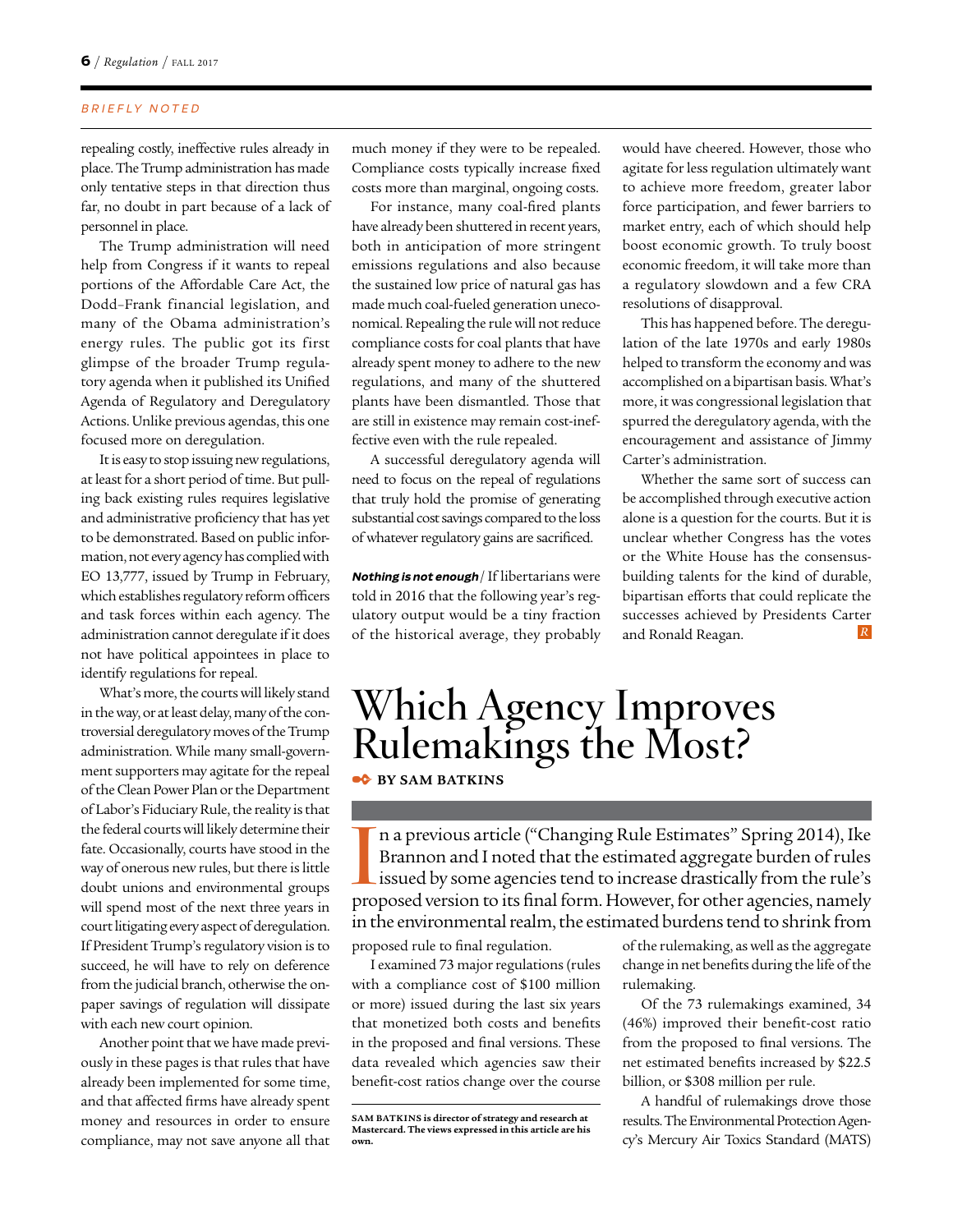

TABLE 1

rule originally had estimated costs of \$10.9 billion and benefits of just \$118 *million*. But by the final rule, costs had declined to \$9.6 billion and benefits increased to \$57 *billion*, largely because they included the co-benefits of particulate matter reduction. This resulted in a gross change of \$58 billion in favor of greater net benefits.

The Environmental Protection Agency's Greenhouse Gas Standards for Heavy-Duty

Trucks underwent a drastic change as well. In its proposed version, annual costs were \$1.3 billion, compared to \$11.5 billion in benefits. By the final rule, costs had increased to \$2.5 billion, but benefits had also increased to \$19.8 billion, leading to \$7 billion in net benefit gains. However, the rule's proposed benefit-cost ratio of 8.8:1 declined slightly to 7.6:1 for the final rule.

Other notable changes during the course of recent rulemakings:

- 2013 Ozone Standards: \$20 billion reduction in net benefits
- 2017–2025 CAFE Standards: \$4.4 billion decrease in net benefits
- 2015 Rule on Furnace Emissions: \$4.4 billion increase in net benefits

In sum, while the ratio between benefits and costs might have declined for a major-

CHANGES IN AGENCIES' ESTIMATED BENEFIT-COST RATIO BETWEEN PROPOSED AND FINAL RULE

| <b>AGENCY</b>  | <b>AVERAGE</b><br><b>BENEFIT-</b><br><b>COST RATIO</b> | <b>INCREASED</b><br><b>RATIOS</b> | <b>DECREASED</b><br><b>RATIOS</b> |
|----------------|--------------------------------------------------------|-----------------------------------|-----------------------------------|
| Energy         | 40:1                                                   | 13                                |                                   |
| <b>EPA</b>     | 11:1                                                   |                                   |                                   |
| <b>FDA</b>     | 2.9:1                                                  |                                   |                                   |
| Labor          | 10:1                                                   |                                   |                                   |
| Transportation | 5.8:1                                                  |                                   |                                   |

ity of the major rules in the sample, the magnitude of some rules drove net benefits higher overall.

Agency results/ Given the examples above, the agencies that showed the greatest "improvement" from initial rule proposal to final rule aren't all that surprising. In the words of Washington rainmaker C. Boyden Gray, "Particulate matter and ozone seem to offer EPA an inexhaustible well of regulatory co-benefits." This statement is evident in the data. Table 1 tracks agencies with at least five rulemakings in our sample, and presents the average benefit-cost ratio by agency and the number of rules with increased and decreased ratios.

The EPA and the Department of Energy stick out immediately. But like many issues with small sample sizes, outliers are a factor. For instance, in the Energy Department's Pre-Rinse Spray Valves Efficiency Rule, the original benefit-cost ratio was 341:1, owing largely to the insignificant costs. The final rule further reduced costs and the ratio increased to 646:1. Despite the agency's sterling ratio of 40:1, excluding the Pre-Rinse Spray Valve Rule reduces the average figure to a more pedestrian 8.7:1. The cumulative increase in net benefits for Energy is \$5.9 billion, implying that the agency has acted to reduce costs and increase benefits during the rulemaking process.

The "inexhaustible well of regulatory co-benefits" has aided the EPA's efforts to implement regulations as well. The agency's benefit-cost ratio for individual rules ranged from costs exceeding benefits by 10:1, to benefits exceeding costs by 23:1. In the EPA's 2013 Particulate Matter Rule, costs were merely \$69 million, compared to \$3.7 billion in benefits, good for a 54:1 ratio. The final rule drastically increased both: costs

from \$69 million to \$350 million, and benefits from \$3.7 billion to \$8.2 billion. Thus, even though the benefit-cost ratio declined from the proposed to the final version, the net benefits increased by \$4.1 billion.

Two agencies, the Food and Drug Administration and the Labor Department, had positive benefit-cost ratios but negative net benefit changes. The FDA only had six rules in the sample, but cumulative net benefits declined by \$181 million as rulemakings progressed from the proposed to the final rule stage. In its Poultry Slaughter Inspection Rule, costs increased by only \$5 million, but benefits declined by more than \$340 million. Thus, the benefitcost ratio went from 18:1 to a mere 1.2:1.

The Labor Department largely suffered because of net benefit declines to its controversial Fiduciary Rule for investment advisers, thanks to a massive increase in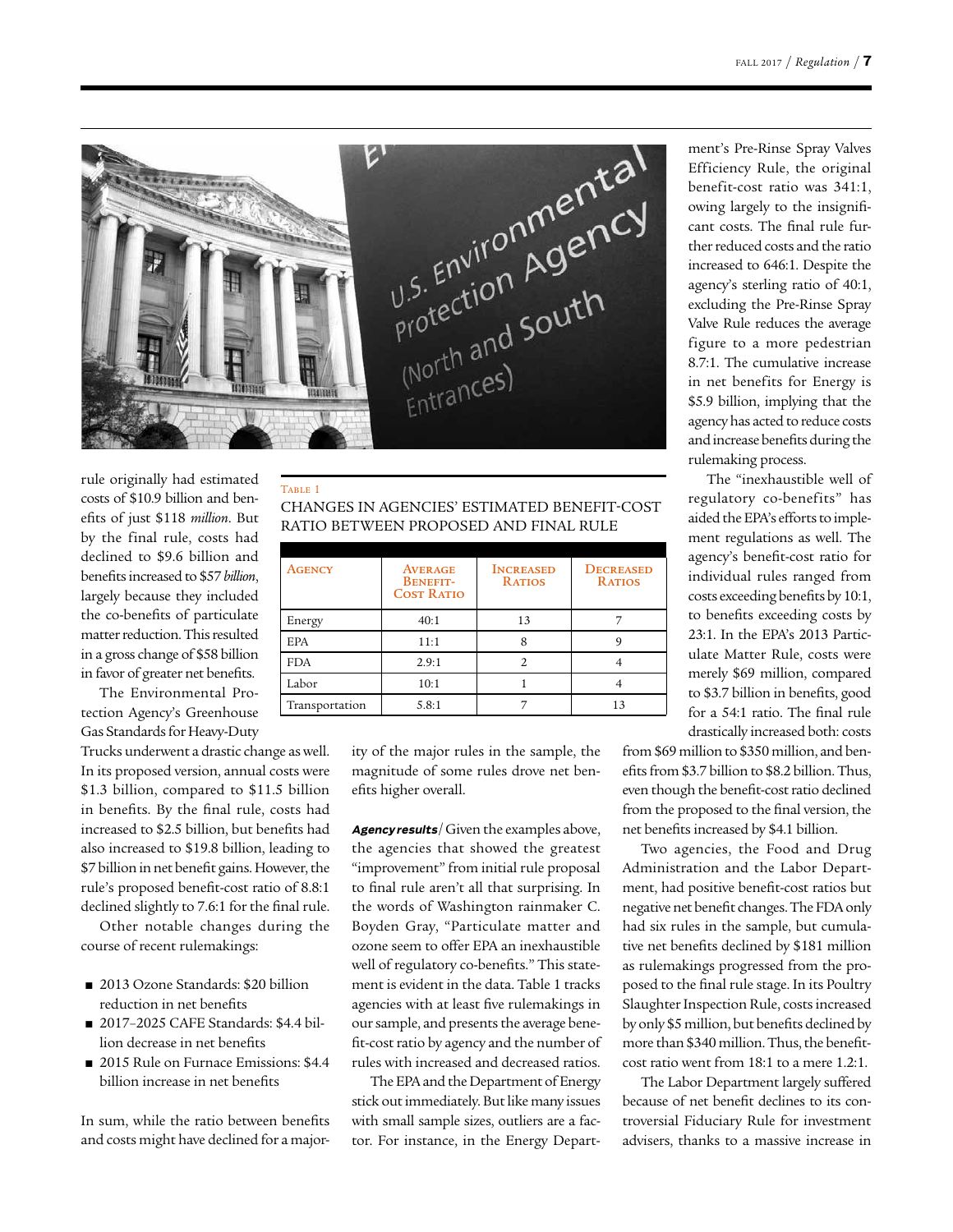estimated costs. In the proposed version, costs were just \$570 million; however, the final rule estimated burdens at \$1.9 billion. Benefits did increase

from \$3 billion to \$3.4 billion, but the benefitcost ratio declined from 5.2:1 to 1.7:1. The agency gained largely from its Silica Rule, which managed to turn a proposal with \$2.8 billion in net the strongest regulations possible, leaving room to remove compliance burdens to placate industry. However, if this were

Improvements in net benefits do not necessarily equate to a more favorable cost-benefit ratio. The opposite is true as well.

benefits into a final rule with \$3.7 billion in net benefits. Despite those gains, the benefit-cost ratio declined from 5.2:1 to 4.5:1.

**Explanations** / This discussion largely illustrates that improvements in net benefits don't equate to a more favorable cost-benefit ratio. The opposite is true as well. Although they are sometimes used synonymously, plenty of rulemakings can improve ratios while also narrowing the gap between benefits and costs. Likewise, agencies can drastically improve net benefits but the overall ratio can decline.

As noted, this is largely a function of rising benefits or declining costs. It appears from the data that costs are more prone to fall and benefits are more likely to rise, resulting in an increase in net benefits. Overall, regulators increased benefits in 39 rules from proposed to final stage, compared to 36 times for costs. With regard to net change, the cumulative benefits in the sample increased by more than \$9 billion from proposed to final rule, but costs declined by \$4.3 billion. The average rule in the sample gained \$127 million in benefits, but lost \$61 million in costs.

Does this mean that regulators often tap the "inexhaustible well of regulatory co-benefits" while finding ways to ease compliance burdens during the notice-and-comment period? It's unclear. The largest rule in the sample, the proposed Ozone Rule, lost \$13.6 billion in costs from the proposed to final stage, but benefits also declined by \$33 billion. The MATS rule also shed \$1.3 billion in costs during the process.

One could assume that agencies begin a major rulemaking by proposing one of

true, why do benefits increase more frequently and with a greater magnitude than costs? Perhaps agencies have broad discretion with benefits as well, able to appease environmentalists and special interests by touting higher health benefits with the final rule? It is notable that the FDA, one of the major agencies without access to particulate matter and ozone benefits, has one of the lowest benefit-cost ratios among the agencies studied.

**Conclusion** / The short answer to the title of this article is the Department of Energy, which improved the benefit-cost ratio in 65% of its rulemakings and increased net benefits by \$5.9 billion. Yet that is hardly the entire story; explaining why benefits and costs vary so much within a rulemaking's life is far more important than noticing that they fluctuate wildly.

Still, the trends across this sample are interesting. For observers who complain that public comments don't move the needle on regulatory burdens, there is evidence that costs often decline, dropping by \$4.3 billion in the sample. Benefits, on the other hand, seem to evolve and grow, gaining more than \$9 billion.

With only 73 rules in my sample, additional data could inform this research. The specific answers to many of the questions posed are likely specific to individual rules and could inform federal rulemaking generally.

### **Regulation and Big-Firm Capitalism • BY BRUCE YANDLE**

With the U.S. economy growing at a zombie-like pace, we're<br>now hearing whispers that American-style capitalism is<br>passing away. A recent paper by Credit Suisse analysts<br>Mishael Mauboussin, Dan Gallahan, and Darius Misd ind now hearing whispers that American-style capitalism is passing away. A recent paper by Credit Suisse analysts Michael Mauboussin, Dan Callahan, and Darius Mjad indicates that more than half of all U.S. publicly traded companies have disappeared

from stock market listings in the last 20 years. The authors note that the disappearances are not explained statistically by growth in gross domestic product or other relevant independent variables when they model the count of publicly traded firms. The same phenomenon is not seen in other parts of the industrialized world. Put another way, something else is going

on in the United States.

In 1997 there were 7,355 exchange-listed firms, according to Mauboussin et al.; today there are less than 3,600. According to their estimates, there's currently a 5,800-firm shortfall, if historical trends had continued. But though the number of marketlisted firms has gotten smaller, the firms themselves have gotten much bigger and older; the average market-capitalized value of listed firms has increased 10-fold and the average age of listed firms has risen 80%.

What's going on here? Could the disappearance of exchange-listed firms be

**BRUCE YANDLE is dean emeritus of the College of Business and Behavioral Science at Clemson University and adjunct distinguished professor of economics at the Mercatus Center at George Mason University. He expresses appreciation to the University of Texas, Austin's Center for Politics and Governance for their support of this research.**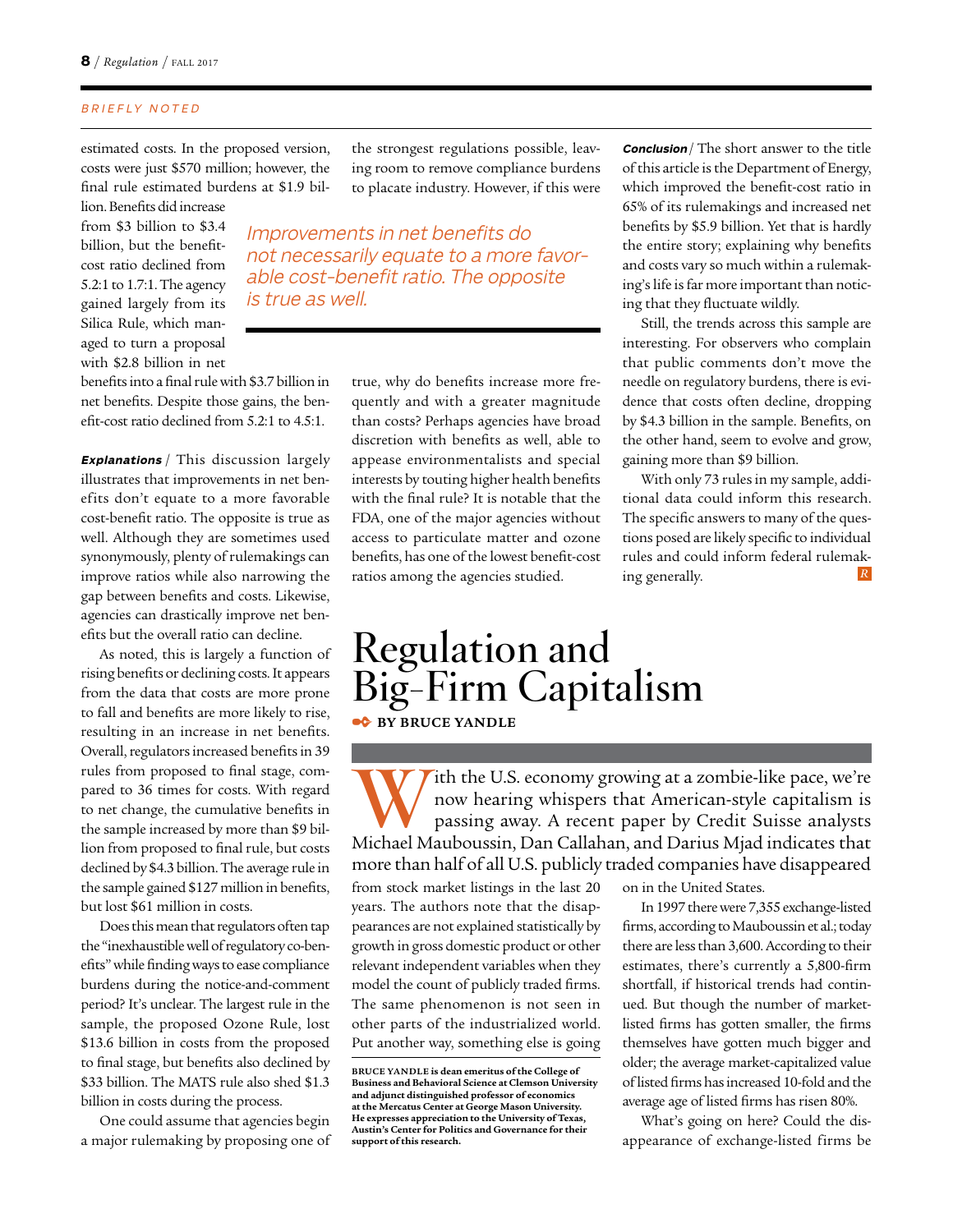#### Figure 1 COUNT OF NEWLY LISTED FIRMS, U.S. EXCHANGES. 1976–2016



evidence of the rise of big-firm capitalism described by William Baumol, Robert Litan, and Carl Schramm in their 2007 *Good Capitalism, Bad Capitalism, and the Economics of Growth and Prosperity*, in which they argue that large firms have distinct advantages in global market operations? Or could it be that, among other advantages,

large firms benefit from regulatory economies of scale, as Kevin Murphy, Andrei Schleifer, and Robert Vichny described in a 1993 paper and Richard Wagner in a 2016 book?

**Big firms, big markets** / Baumol, Litan, and Schramm offer a taxonomy as well as a theory of capitalism's evolution. They first describe bad systems in which national economies are formed by way of *state-guided capitalism* in which national governments pick winning firms, industries, and sectors. By way of subsidies, loans, or other special treatments, governments then seek to give a predetermined advantage to the selected firms or sectors. We see an example of

state-guided capitalism in the current U.S. government's support for certain forms of renewable energy (ethanol and solar) and low-emission automobiles, the extensive government management of health care, the regulation of housing finance, and the government direction of agricultural markets.

*Oligarchic capitalism*, the second bad cat-

U.S. BUSINESS STARTS PER 100,000 POPULATION,

#### Figure 2



egory identified by Baumol, Litan, and Schramm, is generally observed in countries that lack an independent judiciary as well as predictable definition and enforcement of property rights. In these situations, strong families emerge as the owners and protectors of wealth, sometimes in collusion with government dictators and leaders or through extralegal means, such as with the mafia. In recent years, we have observed oligarchic capitalism emerge as previously socialist countries became transition economies. In those cases, oligarchic capitalism has been termed "crony capitalism." The absence of strongly evolved market-friendly institutions is part and parcel of these capitalistic schemes, where individual ownership of assets and trade in major products and services are dominated by a small number of individuals or families.

*Big-firm capitalism* is an important third category. It is not necessarily bad; in fact, it is fundamental to the formation of good capitalism. The big firms are large enough to exploit ultimate economies of scale and scope. They operate in fully national and global markets and in doing so take up the production of newly developed products and services, extending them to the four corners of the earth. Baumol, Litan, and

> Schramm see this category as a principal component of the currently evolving U.S. economy.

> In some cases, the big firms are the result of rapidly growing entrepreneurial firms, which represent the three scholars' final category. *Entrepreneurial capitalism* brings radical, transformative innovations and from which fundamentally different products and ways of doing business emerge. Current examples include transportation services Uber and Lyft, which demonstrate how small, innovative firms can emerge and—following a big-firm capitalism pattern established by Facebook, Google, and Amazon—quickly become large global players.

Baumol, Litan, and Schramm's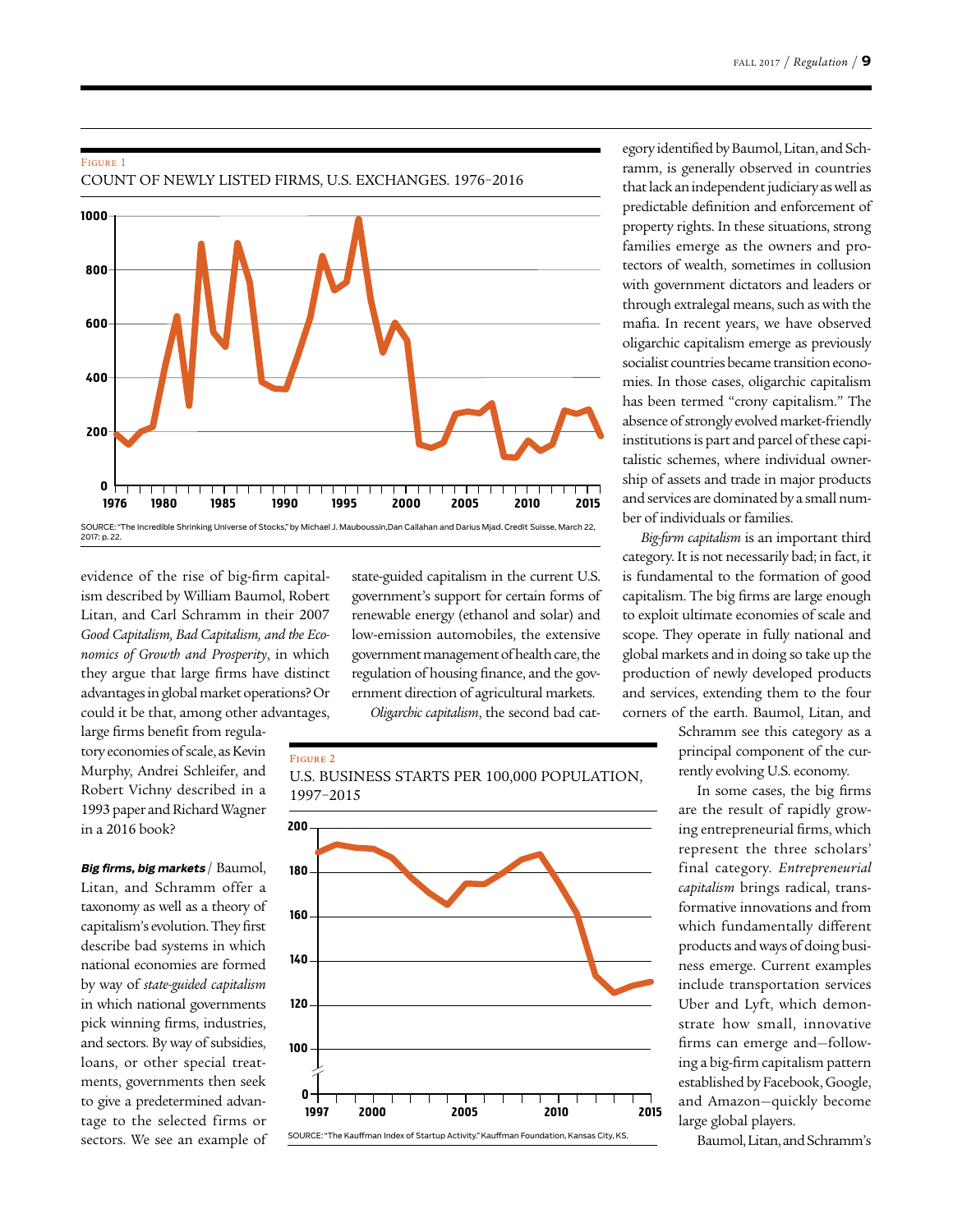theory of American capitalism requires an economically healthy operating environment for high-growth small firms and for big-firm operators that convey newly emerging products and services to global markets. However, the authors do not deal with the political interaction and rentseeking that occur as big firms gain dominant positions in their industries. Nor do they deal explicitly with big firms' demand for specific regulations that will increase or stabilize the firms' profitability and cement their dominant position.

Clearly, it is possible for big-firm capitalism to turn bad. Put another way, it is possible for a small number of big firms to have disproportionate power in influencing the direction taken by a political

Figure 3 ENTERPRISE EXITS, FEWER THAN 20 & MORE THAN 500 EMPLOYEES, 1989–2011



### Figure 4

MAJOR RULES PUBLISHED BY PRESIDENTIAL YEAR, 1996–2016



economy. These firms can also be protected from competitive entry by regulatory mandates that raise rivals' costs and reduce the flow of consumer-valued goods and services to the marketplace.

**What data may tell us** / Mauboussin, Callahan, and Mjad tell us that the number of U.S.-listed firms has fallen by 50% since 1979. The count of newly listed firms is an obviously important metric of the vitality of a capitalist economy. After all, financial markets provide access to capital and thereby nurture the growth of capitalist systems.

The authors also report that the average market-capitalized value of listed firms has risen from \$620 million in 1979 to \$6.8 billion in 2016 (both in 2016 dollars). Simply put, today's marketplace is dominated by big firms. Baumol, Litan, and Schramm should be pleased by the accuracy of this part of their 2007 analysis.

In addition, the average age of listed firms has risen from 10.9 years to 18.4 years. The big firms seem to be more durable and perhaps are better protected from competition. These data support the notion that entry barriers may be higher; the data also support indirectly the notion that regulation matters.

But there may be something else going on, something Baumol, Litan, and Schramm did not consider. As shown in Figure 1, new firm listings generally rose from 1976 to 1996 and then plummeted around the time of the 2002 Sarbanes-Oxley corporate governance and accounting legislation.

Obviously, something else could be affecting the listing decline, but it is hard to dismiss Sarbanes-Oxley out of hand. It significantly raised disclosure requirements and personal liability for corporate officers and directors, which in turn made the decision to become a listed firm far more costly. In commenting on the possible Sarbanes-Oxley effect, Mauboussin, Callahan, and Mjad indicate that the legislation could have been an influence, but that the decline in the total number of listed firms was underway prior to 2002. However, when just new listings are examined instead of total firms, it seems clear